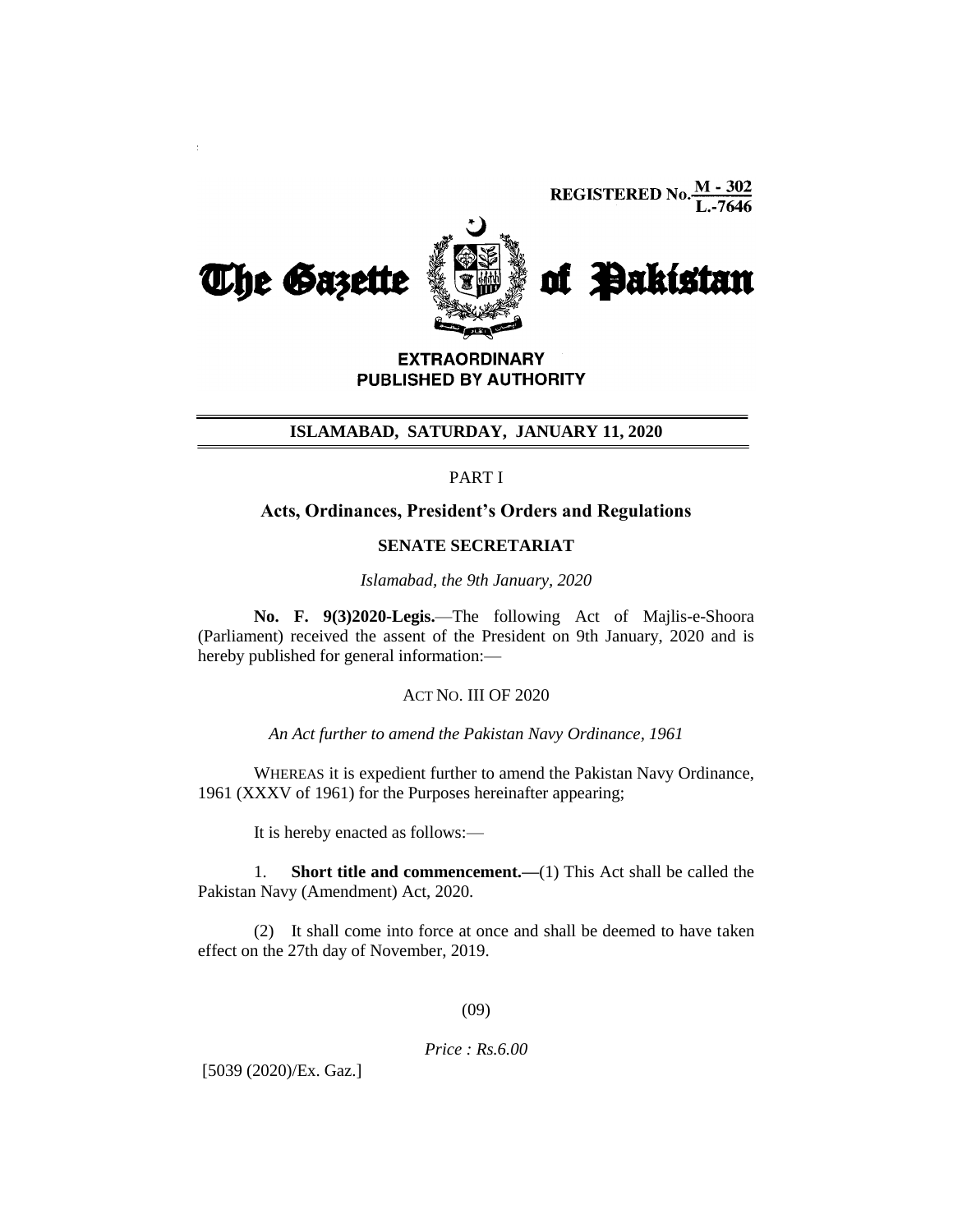2. **Amendment of section 4, Ordinance XXXV of 1961.-** In the Pakistan Navy Ordinance, 1961 (XXXV of 1961), hereinafter referred to as the said Ordinance, in section 4, after clause (iv), the following new clause shall be inserted, namely:—

> "(iva) "Chairman, Joint Chiefs of Staff Committee" means an officer who has been appointed as the Chairman, Joint Chiefs of Staff Committee, by the President, in accordance with Article 243 of the Constitution of the Islamic Republic of Pakistan, read with section 14D;".

3. **Insertion of new Chapter, Ordinance XXXV of 1961.-** In the said Ordinance, after Chapter-III, the following new Chapter shall be inserted, namely:—

#### "CHAPTER IIIA.-

# **APPOINTMENT OF THE CHIEF OF THE NAVAL STAFF AND THE CHAIRMAN, JOINT CHIEFS OF STAFF COMMITTEE**

14A. **Appointment of the Chief of the Naval Staff.—**(1 )The President shall, on the advice of the Prime Minister, appoint an Admiral as the Chief of the Naval Staff, for a tenure of three (03) years.

(2) The terms and conditions of the Chief of the Naval Staff shall be determined by the President, on the advice of the Prime Minister.

14B. **Reappointment or extension of the Chief of the Naval Staff.—** (1) Notwithstanding anything contained in this Act or any other law for the time being in force, the President, on the advice of the Prime Minister, may reappoint the Chief of the Naval Staff for additional tenure of three (03) years, or extend the tenure(s) of the Chief of the Naval Staff up to three (03) years, on such terms and conditions, as may be determined by the President, on the advice of the Prime Minister, in the national security interest or exigencies, from time to time.

(2) Notwithstanding anything contained in this Act or any other law, or any order or judgment of any Court, the appointment, reappointment or extension of the Chief of the Naval Staff, or the exercise of discretion by the appointing authority in this regard, shall not be called into question before any Court on any ground whatsoever.

14C. **Retirement age and service limits of the Chief of the Naval Staff.-** The retirement age and service limits prescribed for an Admiral, under the Rules and Regulations made under this Ordinance, shall not be applicable to the Chief of the Naval Staff, during his tenure of appointment, reappointment, or extension, subject to a maximum age of sixty-four (64) years. Throughout such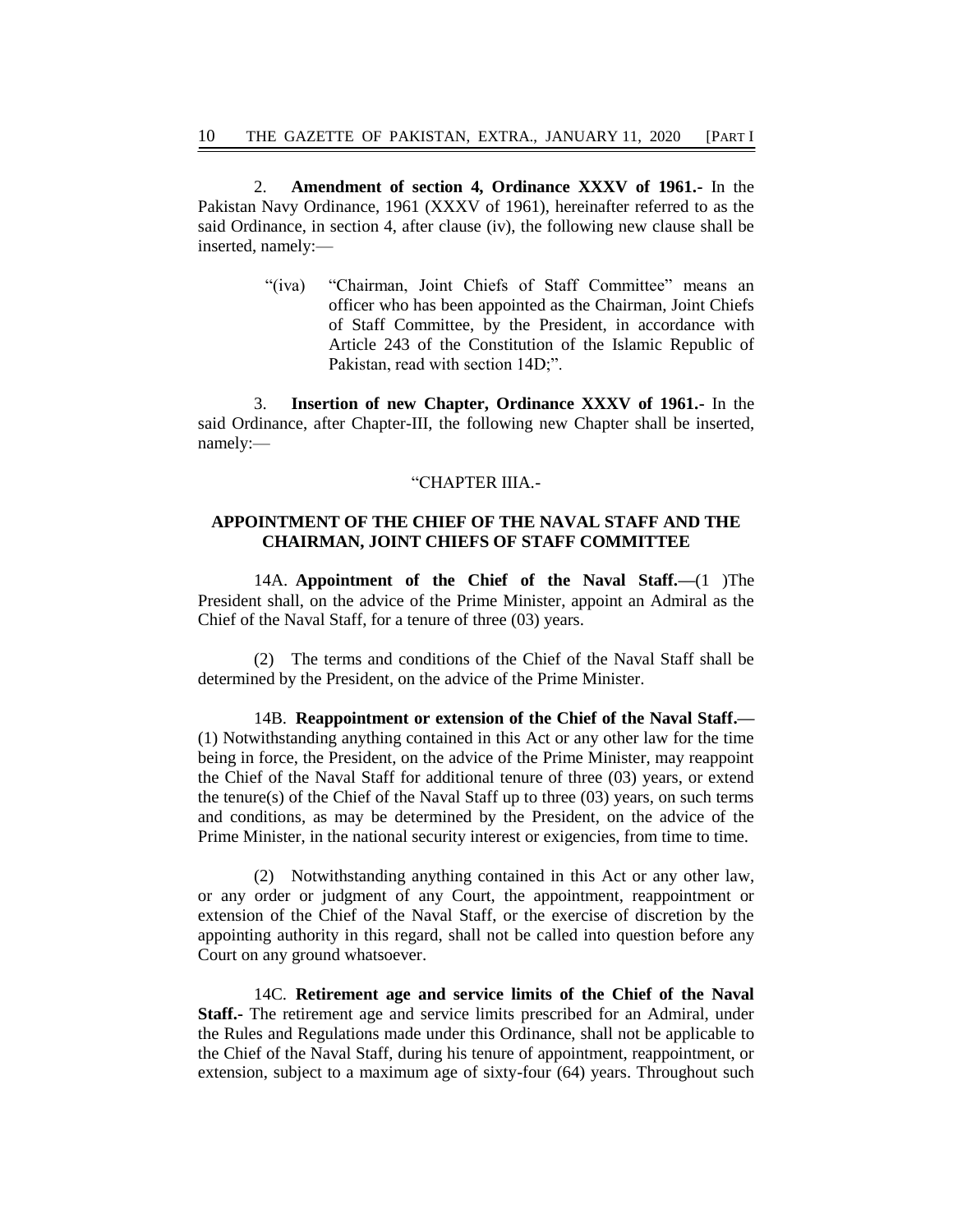tenure(s), the Chief of the Naval Staff shall continue to serve as an Admiral in the Pakistan Navy.

14D. **Appointment of the Chairman, Joint Chiefs of Staff Committee.—**(1) The President may, on the advice of the Prime Minister, appoint a Chairman, Joint Chiefs of Staff Committee, from amongst Generals in the Pakistan Army, Admirals in the Pakistan Navy, or Air Chief Marshals in the Pakistan Air Force, for a tenure of three (03) years.

(2) The terms and conditions of the Chairman, Joint Chiefs of Staff Committee shall be determined by the President, on the advice of the Prime Minister.

(3) If the Chairman, Joint Chiefs of Staff Committee is appointed from amongst Admirals in the Pakistan Navy, the provisions of this Ordinance shall be applicable to the such Chairman, Joint Chiefs of Staff Committee.

14E. **Reappointment or extension of the Chairman, Joint Chiefs of Staff Committee.—(1)** Notwithstanding anything contained in this Act or any other law for the time being in force, the President, on the advice of the Prime Minister, may reappoint the Chairman, Joint Chiefs of Staff Committee for additional tenure of three (03) years, or extend the tenure(s) of the Chairman, Joint Chiefs of Staff Committee up to three (03) years, on such terms and conditions, as may be determined by the President, on the advice of the Prime Minister, in the national security interest or exigencies, from time to time.

(2) Notwithstanding anything contained in this Act or any other law, or any order or judgment of any Court, the appointment, reappointment or extension of the Chairman, Joint Chiefs of Staff Committee, or the exercise of discretion by the appointing authority in this regard, shall not be called into question before any Court on any ground whatsoever.

14F. **Retirement age and service limits of the Chairman, Joint Chiefs of Staff Committee.—**In case an Admiral of the Pakistan Navy is appointed as the Chairman, Joint Chiefs of Staff Committee, the retirement age and service limits, prescribed under the Rules and Regulations made under this Ordinance, shall not be applicable to the said Admiral during his tenure of appointment, reappointment or extension, subject to a maximum age of sixtyfour (64) years. Throughout such tenure(s), the Chairman, Joint Chiefs of Staff Committee, appointed under this Ordinance, shall continue to serve as an Admiral in the Pakistan Navy."

4. **Amendment of section 15, Ordinance XXXV of 1961**.—In the said Ordinance, in section 15, for the word "Every" the expression, "subject to Chapter III-A, every" shall be substituted and for the full stop at the end, a colon